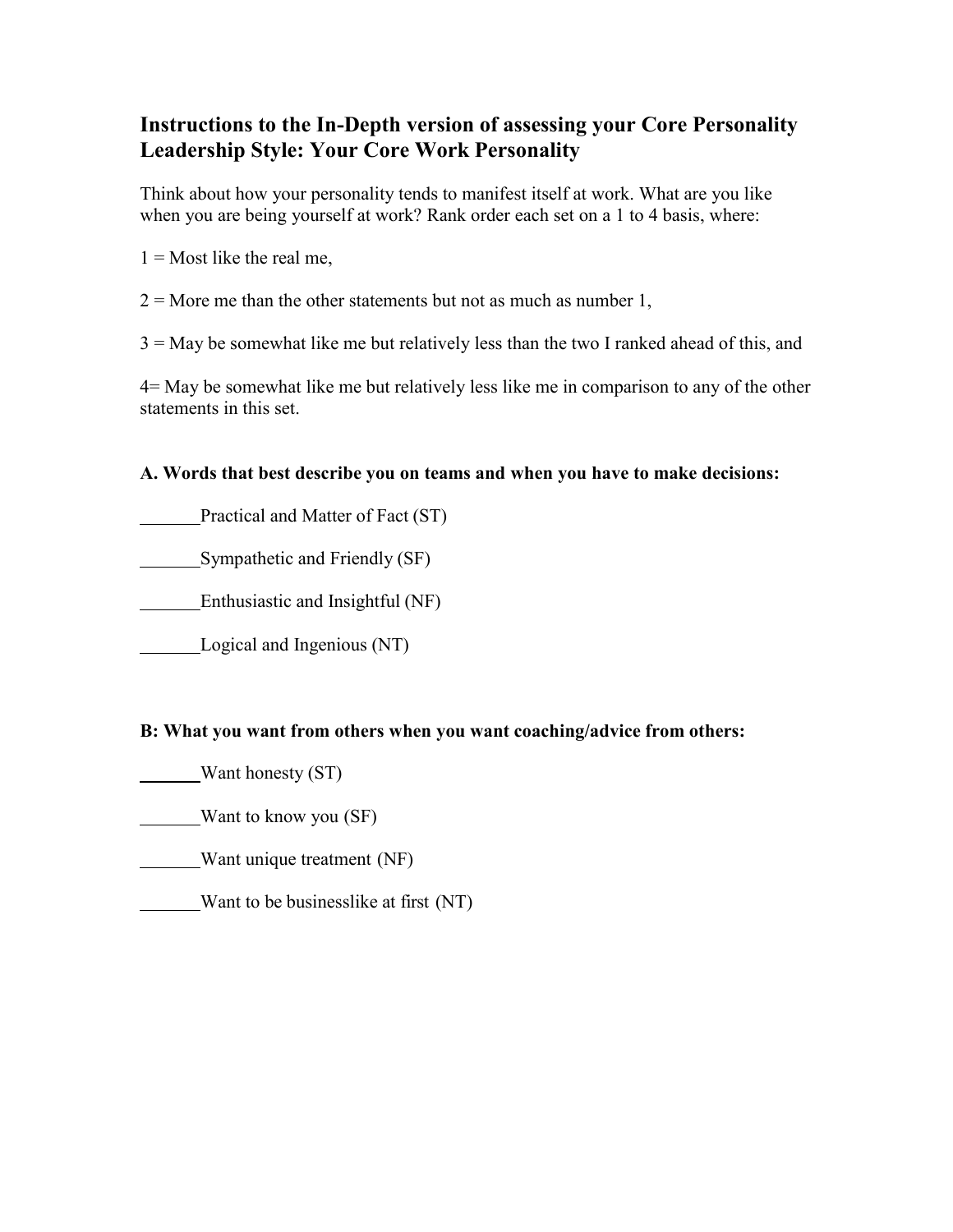#### **C. When you deal with a salesperson, you:**

Want the facts (specifics and logical implications of the specifics) (ST)

Want personalized service (especially about the specifics of people who like the product or service (SF)

Want their vision (the big picture and impact of the product or service on people and their values) (NF)

Want logical options (especially how the possibilities create logical options) (NT)

#### **D. In your basic approaches to problem solving and decision making, you use:**

Facts derived from an impersonal analysis, Technical skills in facts andobjective things (ST)

Facts from a personal analysis, Practical help and services for people (SF)

Possibilities from a personal analysis, Understanding and communicatingwith people (NF)

Possibilities from an impersonal analysis, Logical but ingenious andtheoretical development of ideas (NT)

#### **E. Your preferred organizational strategy:**

Prefer a **STRATEGY** that is: detailed, practical, sensible, "if it ain't broke don't fix it" approach, introduction of changes on a trial basis, patient, lots of documentation, focus on one step at a time, examines physical features of work setting, economical (ST)

Prefer a **STRATEGY** that: emphasizes values, down-to-earth but caring, present oriented, based on experiences, personal reactions considered, immediate results(SF)

Prefer a **STRATEGY** that is: innovative, creative, risks for values, sells the strategy, multiple options, emphasis on development, emphasis on relationships, basedon values, future oriented, people oriented (NF)

Prefer a **STRATEGY** that is: big picture, future oriented, goal oriented, innovative, uses theories or frameworks, calculative risk taker, plan formulator not executor (NT)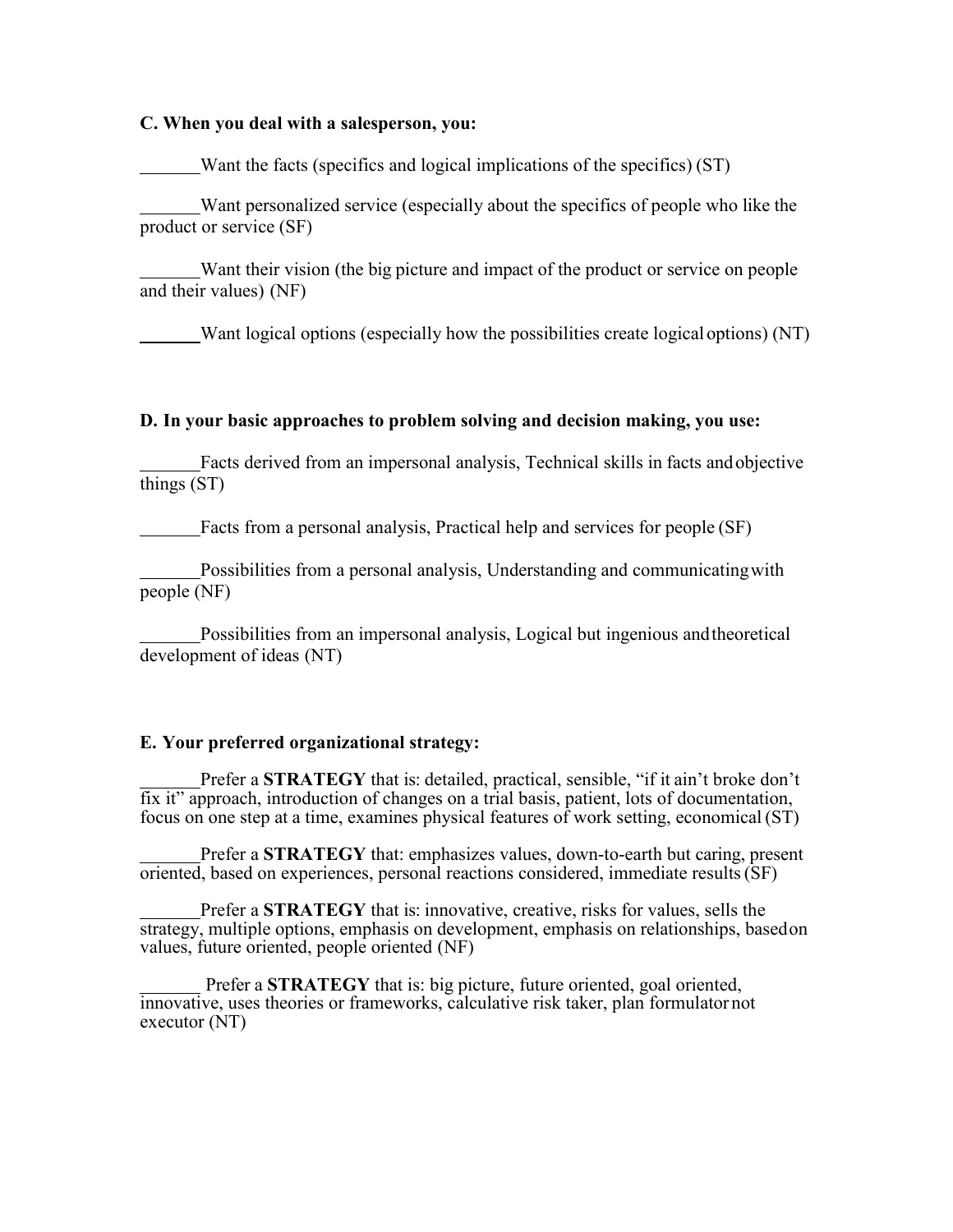#### **F. Your preferred organizational structure:**

Prefer a **STRUCTURE** that is: very logical and organized, hierarchical, maybe even bureaucratic, centralized, clear channels, checks and balances to reduce risks, legalistic job descriptions (ST)

Prefer a **STRUCTURE** that is: all one big family, many channels through which to funnel input, expectations clear but fair, keeps us together (SF)

Prefer a **STRUCTURE** that is: loose, organic, an adhocracy, flat, decentralized, growth oriented job descriptions (NF)

Prefer a **STRUCTURE** that is: complex, decentralized, rational, provides just enough structure to encourage productivity (NT)

#### **G. Your preferred organizational systems/procedures:**

Prefer to use **SYSTEMS** that are: clear business procedures, routines, formats for reports, systematic data gathering, formulas for decisions, reliance on hard dataand experience, emphasizes schedule and costs, control and certainty, show me (ST)

Prefer to use **SYSTEMS** that are: routines that feel good, formats for reports used but personal perspective expected, vast input system, careful to gather through people the facts, details, opinions, examples, reactions needed, reviewing what has worked before (SF)

Prefer to use **SYSTEMS** that are: flexible, unstructured, expedites communications, allows for personal judgments and hunches, usesbrainstorming sessions to discover alternatives (NF)

Prefer to use **SYSTEMS** that are: flexible in format but rational in content, uses processes that expedites examination of ideas, results not procedures oriented, gathers information fast and uses it to gain a sense of progress, shows the connections between the parts, integrative (NT)

#### **H. Your preferred leadership style:**

Prefer to use a **STYLE** that emphasizes being: dependable, fair, detail and fact oriented, plan and then follow plan, blunt, reinforces compliance, objective, stresses accountability, matter-of-fact, down to earth, impersonal (ST)

Prefer to use a **STYLE** that emphasizes being: people-oriented, considerate, compassionate, fair, dependable, tolerant, participative, supportive, practical, makessure all have their say, live-and-let-live, compromiser or accommodator (SF)

Prefer to use a **STYLE** that emphasizes being: willing to sacrifice for the greater good, participative, democratic, charismatic, dramatic, idealistic, enthusiastic, gives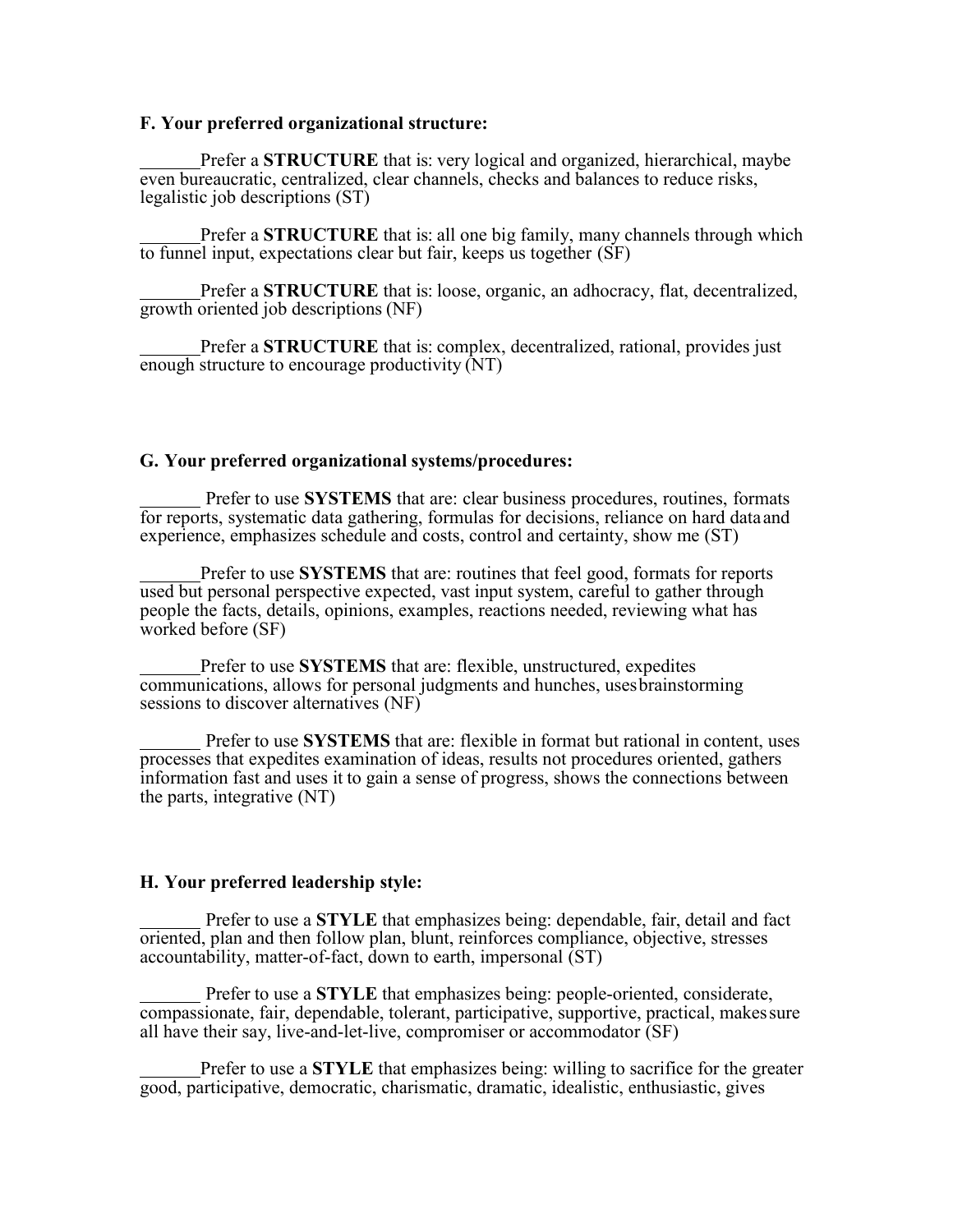strokes freely, sociable, personable, high energy bursts, rescuers, evolutionary, smoothes over conflicts, compromiser, decisions open to modification (NF)

Prefer to use a **STYLE** that emphasizes being: like anything is possible, confident, provides meaning, asking "why?", debating, architect of progress/ideas, revolutionary, blunt, impersonal, breakthroughs, searching for intriguing and far reaching possibilities (NT)

#### **I. Your preferred approach to how to treat your staff:**

Prefer a to treat their **STAFF** in a manner that: categorizes employees, uses clear selection criteria for each job, hires people who respond to rules and regulations, admires common sense, not big on self-awareness, tough minded people who can get others to do their job, as work roles more than workers (ST)

Prefer to treat **STAFF** in a manner that is: concerned whether people feel they belong, socializes/molds people toward company values, emphasizes training and development opportunities, facilitates interaction between staff members, sharing the work load equitably, not criticizing people publicly, workers first and then work roles, personal testimonials (SF)

Prefer to treat their **STAFF** in a manner that: pushes development and use of potential, selection of people who fit in, finds the good in all, fun, encouraging insight and meaning, enhancing relationships, motivates and enthuses others (NF)

Prefer to treat their **STAFF** in a manner that: utilizes executors, pushes high expectations, demands competency, responsive to new ideas, impersonal relations(NT)

#### **J. The skills you prefer to use:**

Prefer to use **SKILLS** such as: absorbs and uses details/facts about things, measures progress, being good at routines, fixing things, efficiency in meetings and reports (ST)

Prefer to use **SKILLS** such as: absorbs and uses details/ facts about people, human resources/services/development, marketing, interpersonal skills, good atpeople routines (SF)

Prefer to use **SKILLS** such as: being aware of dominant skills and using them, customer service and public relations bent, communication, empathy, able to see both sides of issues (NF)

Prefer to use **SKILLS** such as: R&D, logic, efficiency, strategic planning, integrating systems, problem solving (NT)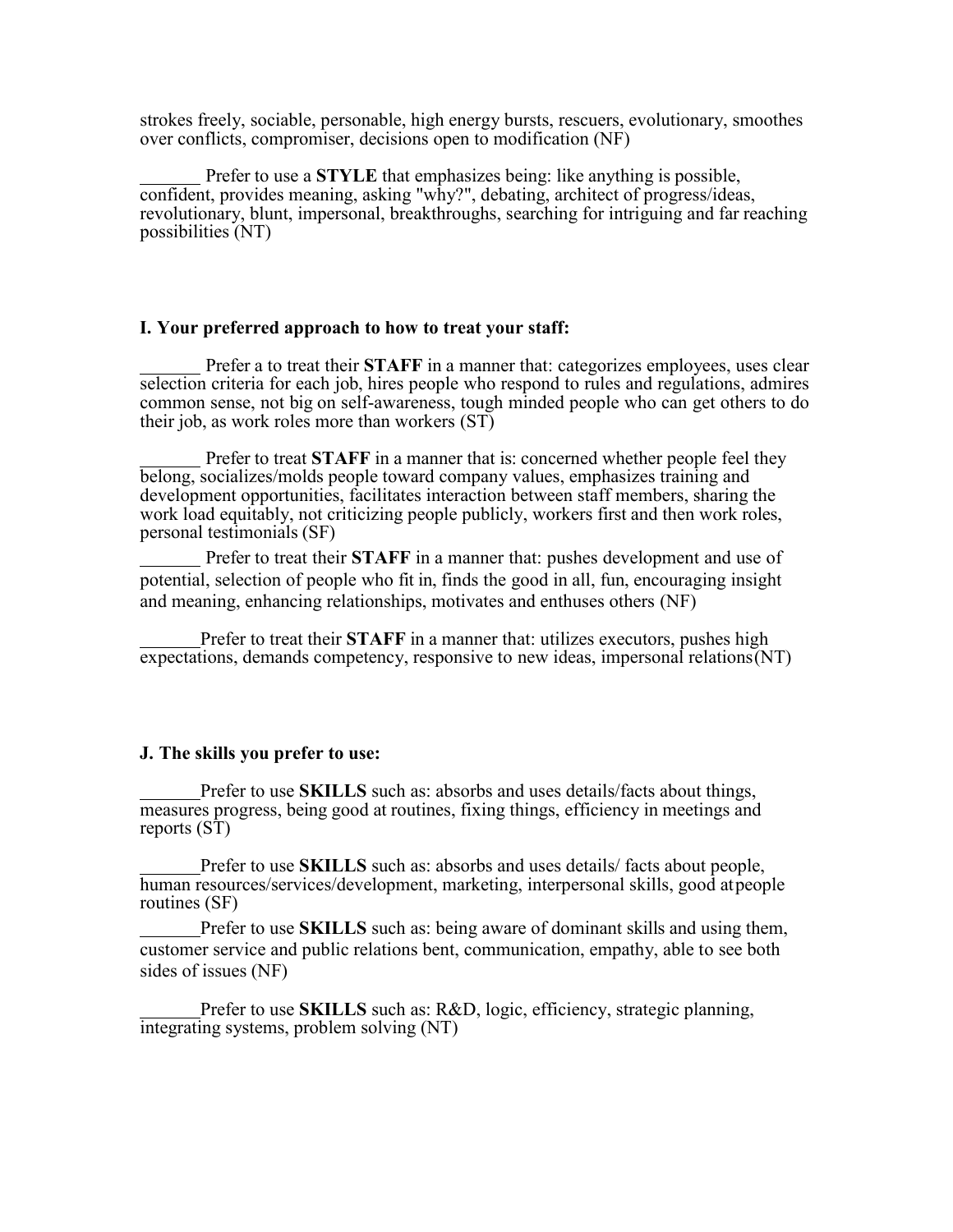#### **K. The values you prefer to promote:**

Prefer to promote **SHARED VALUES** like: stability, dependability, orderliness, being realistic, practicality, punctuality, fairness, objectivity, competitiveness, efficiency, don't rock the boat, security (ST)

Prefer to promote **SHARED VALUES** like: affiliation, fairness, proper behavior, respect, trust, loyalty, harmony, pragmatism, the golden rule, anyone can succeed, traditions, cooperation, familiarity, warm work place where people like tocome into work (SF)

Prefer to promote **SHARED VALUES** like: fun and harmony, cooperation, people are good and important, loyalty, creativity, development, stimulation, variety, autonomy, authenticity, insightfulness, credibility (NF)

Prefer to promote **SHARED VALUES** like: change, profound/complex views, competency, innovation, nonconformity, logic, need for achievement, ingenuity (NT)

#### **L. Weaknesses you may be prone to have as a leader:**

May have **WEAKNESSES** such as: strategy treated as an end not a means, over-guards against catastrophes, misses the forest from the trees, too impersonal and matter-of-fact, rigid and legalistic structures make change difficult, compartmentalization leads to over-specialization, over-relies on formulas for decision making, nitpicker, resists innovations, impatient with complexity, forgets to stroke people, may take staff for granted, has difficulty dealing with uncertainty, rigid adherence to plans, myopic (ST)

May have **WEAKNESSES** such as: over-concerned with people, perpetuates positions beyond their usefulness, oversimplifies problems, nitpicky, avoids conflict, naive in belief that all you have to do is work hard, myopic, soft-hearted, a busybody, trying to please everybody may look like playing favorites, not comfortable with complex or abstract situations, passive-aggressive, righteous, misses the forest from the trees(SF)

May have **WEAKNESSES** such as: high need for approval,emotional/dramatic, moralistic, overextended, creates dependencies, avoids conflict, works in bursts, poor disciplinarians, naive, overemphasizes enthusiasm, poor at details, too many direct reports, too flexible, inconsistent, re-invents the wheel, follow-through, over-trusting, late for deadlines, too influenced by personal likes/dislikes, tries to rescue lost souls, may talk too much (NF)

May have **WEAKNESSES** such as: loses interest once things are figured out, lacks follow-through, forgets to stroke but needs strokes, elitist, restless, escalating standards, arguer, critical, impatient over repeat mistakes, too much time planning,leaves structures too unclear, weak administrative skills, poor at delegation, change for the sake of change, confrontational, impatient with details/routines  $NT\tilde{)}$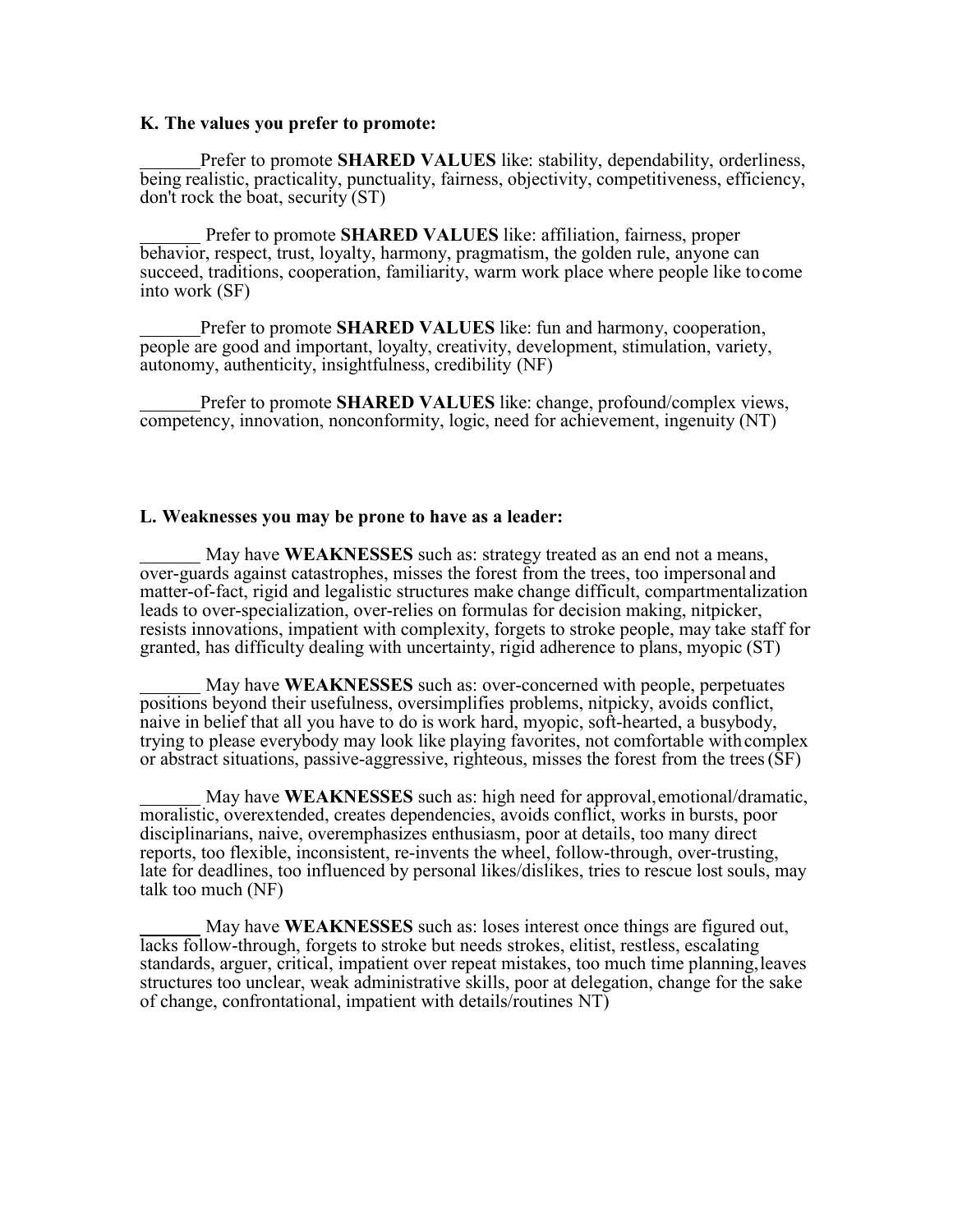## *M. Which method is more likely to persuade you?*

*(ST)*

- *"Show me that it works"*
- *Indicate how it saves time and money*
- *Demonstrate a good cost-to-benefit ration*
- *Show how the results can be measured*
- *"Allow me to try it before I buy it"*
- *Offer specific applications and benefits*
- *"Answer all my questions"*

## *(SF)*

- *"Show me how it will benefit me and those I care about*
- *Indicate the practical results for people*
- *Use personal testimonies from those who have benefited from it*
- *Show that it provides immediate results*
- *Set it in a personal context*
- *Show respect to me and others in your presentation*

### *(NF)*

- *"Show me how it will enhance relationships"*
- *State how it will help people grow and develop*
- *Focus on my own and others' giftedness*
- *Show how it gives new insights and perspectives*
- *Indicate that people will like it, and by implication, will like* me
- *Point out how it will help me find meaning*
- *Say it's enjoyable and fun*

*(NT)*

- *Discuss its research base*
- *Highlight its theoretical background*
- *Demonstrate how it fits a strategy*
- *Show how it will increase competency*
- *Indicate its broad and far-reaching possibilities*
- *Show that it has intriguing and fascinating possibilities*
- *Be a credible source of information*